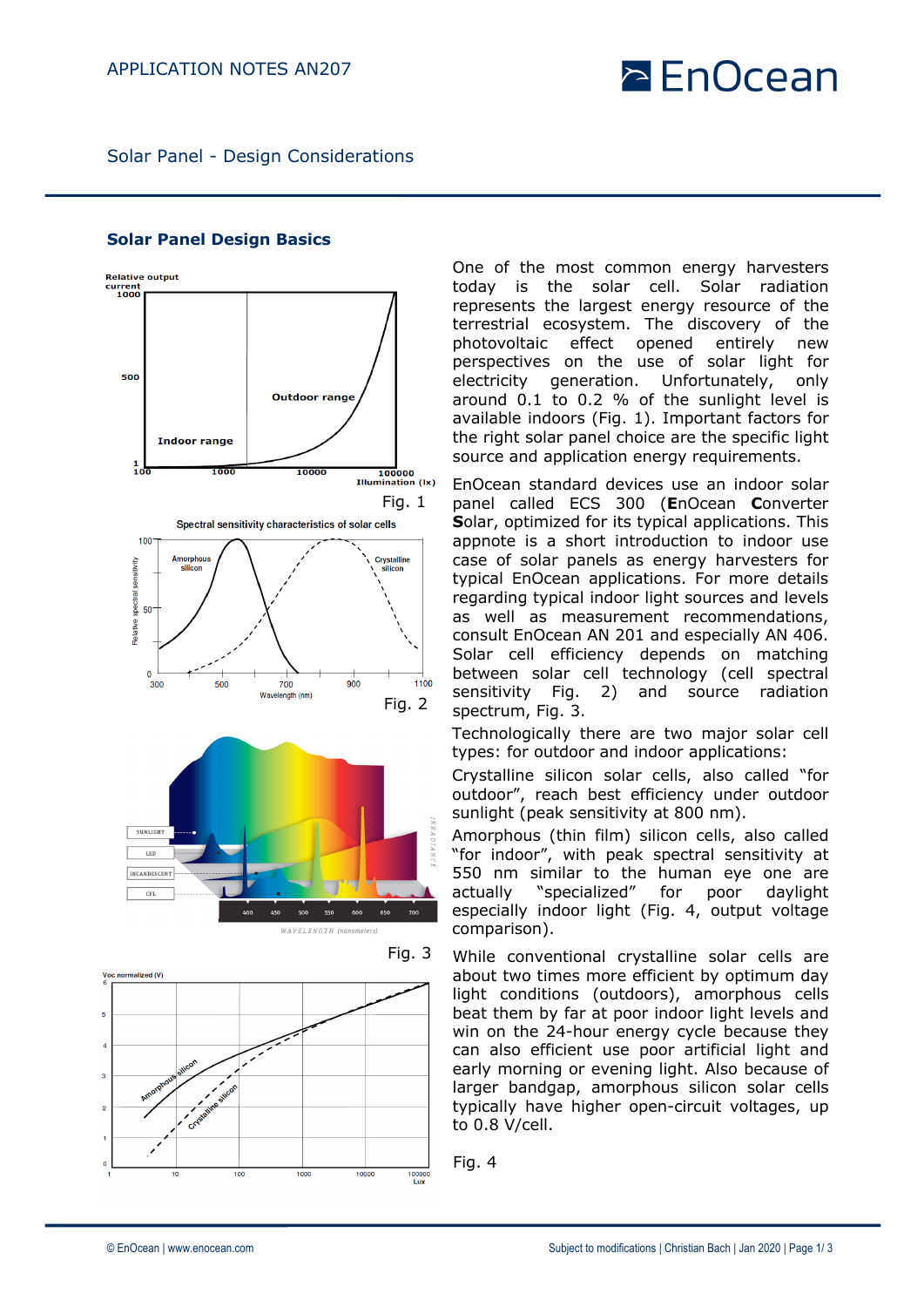## $\geq$  EnOcean

Solar Panel - Design Considerations

Solar cells work as light-dependent current generators. While their (open-circuit) output voltage depends only relatively slightly on illumination level over decades, their (shortcircuit) current varies directly proportional to light intensity and solar cell area (Fig. 5). The delivered power is however not quite linear (slightly reduced due to its voltage dependence and internal peripheral leakage currents). These effects become more considerable the smaller the single area cell and lower the light intensity. Brightness is the term that describes how intense a light source is perceived by the human eye and is measured in lux (lx).

As a rough, conservative estimation, indoors and for small area amorphous solar panels (a few cm**<sup>2</sup>**) an operating current in the range 10 µA/cm**<sup>2</sup>** @200 lx (FL) can be considered. This value can be roughly linearly extrapolated using a de-rating factor for lower illumination and/or smaller area. That corresponds e.g. to 4.5 µA/cm**<sup>2</sup>** @100 lx. Another extrapolation approach (area x brightness) is shown in Fig. 6 Additionally, amorphous cells deliver indoors nominal power densities of around 4 µW/cm**<sup>2</sup>** @200 lx or < 2 µW/cm**<sup>2</sup>** @100 lx (i.e. about 4.5 µA x 0.35 V).

For best performance, the solar panel output operational voltage should be near the required application operating voltage. The amount of solar panel output voltage mainly depends on the number of serial connected



Make sure that in worst cases (i.e. poor light or full sunlight) the delivered output voltage / current remains within the specifications of the powered electronics (e.g. provide appropriate limitation).

### **General Recommendations:**

Do not forget that these are only rough estimations depending on many variables.

First, carefully check the specific environmental conditions (e.g. typical use case), define worst case requirements and add an additional reserve of +20% by the solar panel dimensioning. Make sure that the full solar cell active area is light exposed i.e. especially the peripheral ones are not obstructed by the device case (cover) design. Verify your assumptions by measuring the embedded, real solar panel performance in worst case. Generally consider 25 lx as a lowest brightness limit for designing ambient light powered devices. Below this limit, solar cells efficiency drops dramatically.